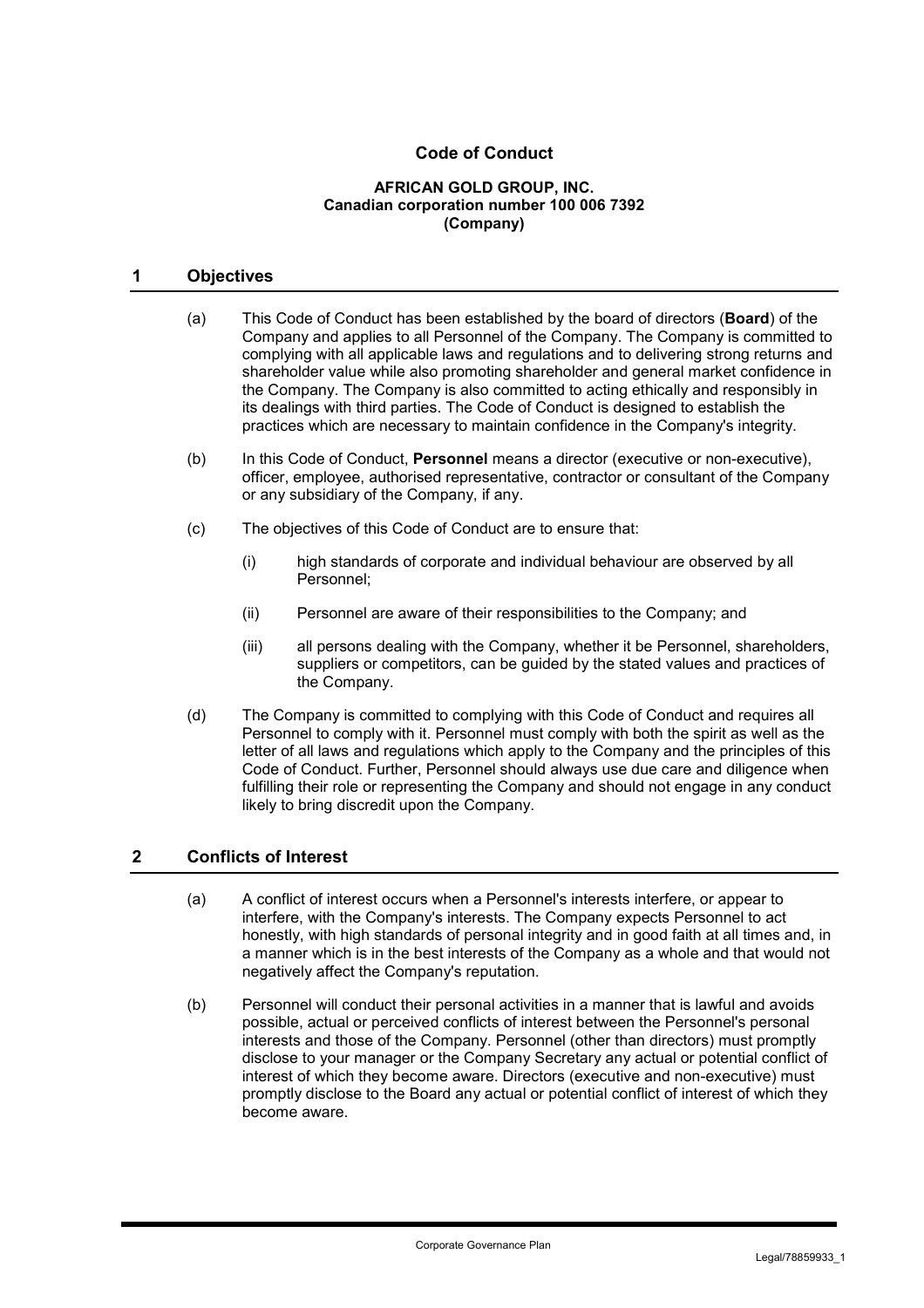### **3 Corporate Opportunities**

Personnel will not:

- (a) take advantage of the property or information of the Company or its customers, their position or opportunities arising from these, for personal gain or to cause detriment to the Company or its customers;
- (b) use the Company's assets and property (including the Company's name) or information for any purposes other than lawful purposes authorised by the Board;
- (c) enter into any arrangement or participate in any activity that would conflict with the Company's best interests or that would be likely to negatively affect the Company's reputation;
- (d) disclose any of the Company's information, except where disclosure is permitted or required by the Company's bylaws, law or the ASX Listing Rules; or
- (e) offer or accept bribes, inducements, commissions or misuse Company assets and resources.

## **4 Trading in Securities**

Personnel will ensure that all trading in securities, including trading in securities of the Company, is in accordance with the Company's Securities Trading Policy. The purpose of the Securities Trading Policy is to ensure compliance with the law and to minimise the scope for misunderstandings or suspicions regarding Personnel trading in securities while in possession of non-public price sensitive information.

#### **5 Confidentiality**

- (a) Personnel will maintain and protect the confidentiality of the Company's information, except where disclosure is allowed by the Board or is required by law.
- (b) Personnel will not make improper use of any information acquired by virtue of being an employee of the Company, including the use of that information for personal gain or the gain of another party or in breach of a person's privacy.

#### **6 Responsibilities to key stakeholders**

Personnel will always deal with shareholders, customers, suppliers, competitors and other Personnel in a manner that is lawful, diligent and fair and with honesty, integrity and respect.

#### **7 Compliance with applicable laws, regulations and rules**

- (a) Personnel will always act in a manner that is compliant with all laws and regulations that apply to the Company and its operations.
- (b) Personnel will act in compliance with this Code of Conduct and the Company's other policies.
- (c) Personnel will not knowingly participate in any illegal or unethical activity.
- (d) Personnel shall report any actual or potential breaches of law, this Code of Conduct or the Company's other policies to the Company's Audit and Risk Committee. If ever in doubt, Personnel should seek advice immediately.